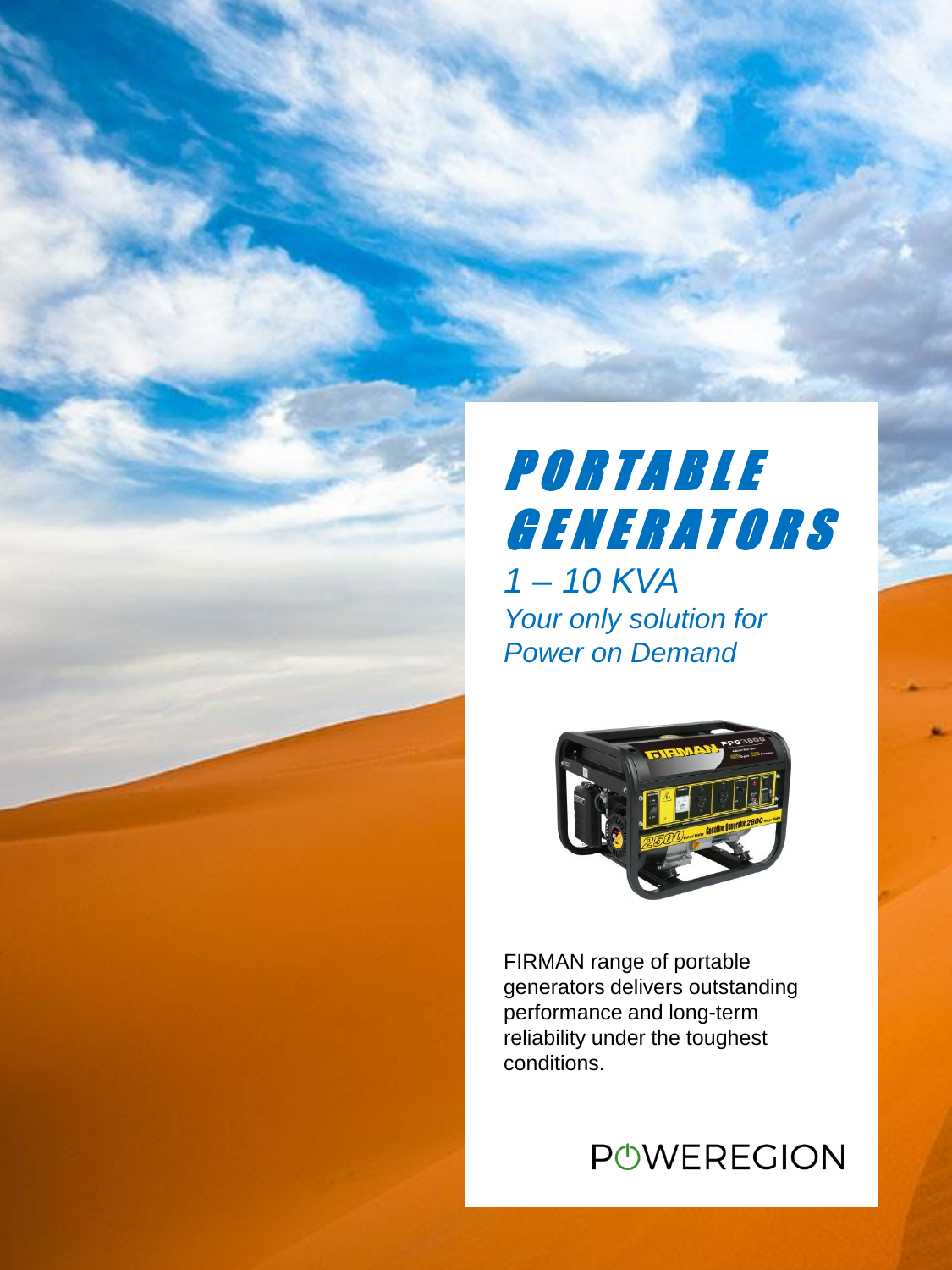## P O R T A B L E G E N E R A T O R S

### The FIRMAN portable generator range brings customer satisfaction to the forefront with easy handling, safety and excellent build quality.

For general everyday use or for frequent single job use, these generators are the perfect solution. All models offer proven reliability, fuel efficiency, low noise levels and long run times between refueling.

At FIRMAN, delivering a quality generator to customers is of highest priority. Every new model is tested for 500 hours non-stop in a hot/cold room that simulates both freezing cold winter nights and blistering hot summer days. Additional testing in a huge, pressurized room simulates the elevations at which customers might live.

*More power, bigger fuel tanks, longer run times, extensive testing and excellent build quality*

### *KEY FEATURES*

- Recoil start and Electric start
- Large fuel tank
- Wheel kit and Handle kit
- Protective outlet covers
- Long lasting powder coating
- Backed by International Warranty



Poweregion is proud to offer FIRMAN portable generator series in gasoline and diesel fuel variants. Easy handling, safety and exceptional build quality make these portable generators stand apart in any demanding situation.

## **POWEREGION**

Photos and illustrations contained herein might depict products with optional and/or extra components which are not included with the standard version of the product and therefore, are not included in a purchase of such product unless the customer specifically purchases such optional/extra components. We reserve the right to change the specifications and design of products described in this literature without notice.

#### www.poweregion.com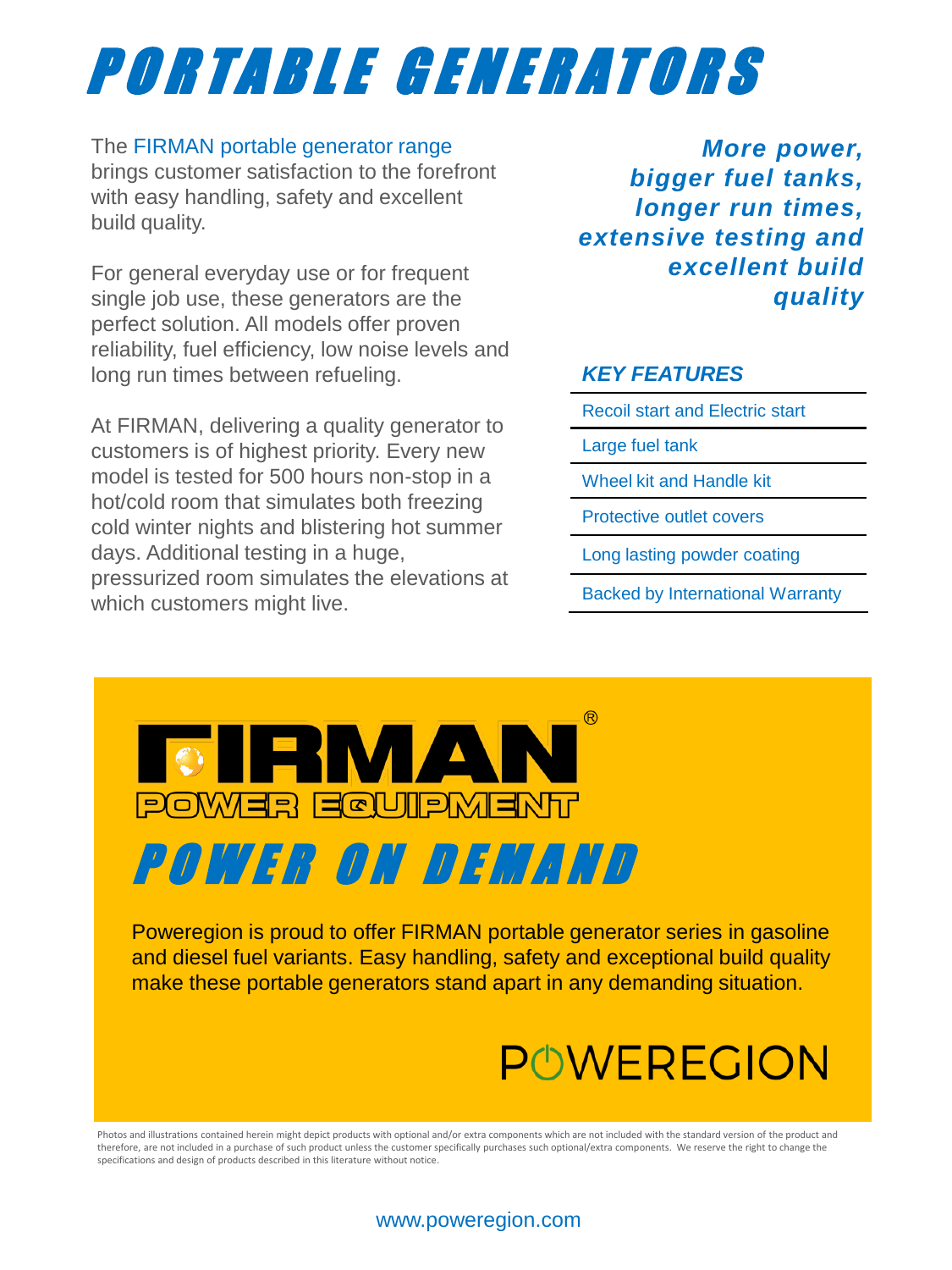# GASOLINE SERIES



| Max. output        | 2200W/50Hz                                        | 6600W/50Hz                                         |
|--------------------|---------------------------------------------------|----------------------------------------------------|
| Phase              | Single phase                                      | Single phase                                       |
| Engine             | 5.5Hp, Single cylinder, 4-Stroke, OHV, Air cooled | 15.0Hp, Single cylinder, 4-Stroke, OHV, Air cooled |
| Fuel               | Unleaded gasoline                                 | Unleaded gasoline                                  |
| Fuel tank capacity | 15L                                               | 25L                                                |
| Starting system    | Recoil start                                      | Recoil + Electric start                            |
| Noise level @ 7m   | 68dBA                                             | 72dBA                                              |
| Weight             | 42.9kg                                            | 103 <sub>kq</sub>                                  |
| <b>Size</b>        | 61x44x46.5cm                                      | 82.5x55.5x57.5cm                                   |





| Max. output        | 2800W/50Hz                                        | 6600W/50Hz                                         |
|--------------------|---------------------------------------------------|----------------------------------------------------|
| Phase              | Single phase                                      | Single phase                                       |
| Engine             | 6.5Hp, Single cylinder, 4-Stroke, OHV, Air cooled | 15.0Hp, Single cylinder, 4-Stroke, OHV, Air cooled |
| Fuel               | Unleaded gasoline                                 | Unleaded gasoline                                  |
| Fuel tank capacity | 15L                                               | 25L                                                |
| Starting system    | Recoil start                                      | Recoil + Electric start                            |
| Noise level @ 7m   | 68dBA                                             | 72dba                                              |
| Weight             | 50kg                                              | 101kg                                              |
| <b>Size</b>        | 61.7x46.2x46.5cm                                  | 81x54x58cm                                         |

FPG3800 FPG8800E2

|                    | <b>ECO3990E</b>                                   |
|--------------------|---------------------------------------------------|
|                    |                                                   |
| Max. output        | 2800W/50Hz                                        |
| Phase              | Single phase                                      |
| Engine             | 6.5Hp, Single cylinder, 4-Stroke, OHV, Air cooled |
| Fuel               | Unleaded gasoline                                 |
| Fuel tank capacity | 13L                                               |
| Starting system    | Recoil + Electric start                           |
| Noise level @ 7m   | 66dBA                                             |
| Weight             | 59kg                                              |
| Size               | 62x49x52.5cm                                      |



### www.poweregion.com